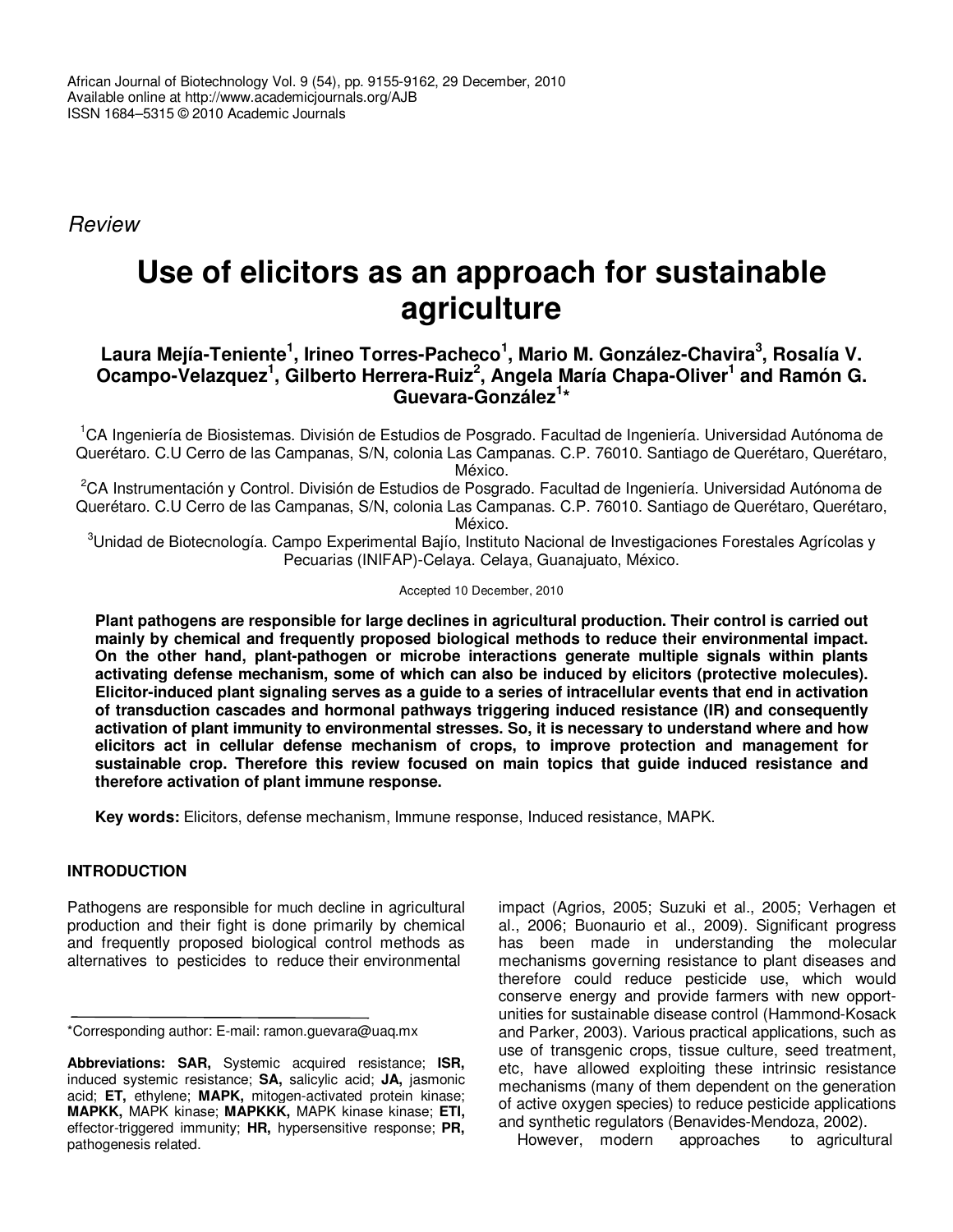

**Figure 1.** Primary immune response of plant in plant-pathogen interaction

production include application of signaling mechanisms of stress as a strategy to increase tolerance of plants against various environmental factors (Walters et al., 2007; Takatsuji et al., 2010). These new control strategies arise because environmental stress is a serious constraint to increase productivity and expansion of crops, since it is estimated that only 10% of the arable land area is free of stress (Benavides-Mendoza, 2002; Verhagen et al., 2006; Buonaurio et al., 2009).

## **IMMUNE SYSTEM OF PLANTS**

Most of the microorganisms associated with plants are pathogens that impair plant growth and reproduction of same, so plants usually respond to infection using innate immune system (Jones y Dangl, 2006). Plants recognizes and respond to common molecules of various kinds of microorganisms, including non-pathogenic and pathogenic avirulence factors that are recognized directly or through their effects on host (Jones y Dangl, 2006). However, resistance often differs in speed and intensity of defense response according to the microorganism which concerned (Taiz and Zeiger, 2006). In general, "immunity" refers to physiological state of having sufficient biological defenses to avoid infection, disease or unwanted biological invasion. This definition applies to all multicellular eukaryotic systems, and is appropriate to describe ability of plants to cope with microbial infections as "immune" response (Jones y Dangl, 2006; Zipfel et al., 2008; Castro-Mercado y García-Pineda, 2009). Therefore, plant primary immune response is defined as immunity triggered by recognition of invariant structures of microbial surface called pathogen or microbes-associated molecular patterns (PAMPs / MAMPs) through receptor proteins called pattern recognition receptors (PRRs), which are important to guide immunity to microbial infection in

all plant species (Chisholm et al., 2006; Jones y Dangl, 2006; Bittel and Robatzek, 2007; Castro and García, 2009; Boller and Felix, 2009; Postel and Kemmerling, 2009). PAMPs are typically essential components of whole classes of pathogens, such as bacterial flagellin or fungal chitin. Plants also respond to endogenous molecules released by pathogen invasion, such as cell wall or cuticular fragments called danger-associated molecular patterns (DAMPs) (Lotze et al., 2007; Matzinger, 2007; Zipfel et al., 2008; Postel and Kemmerling, 2009). Stimulation of PRRs leads to PAMPtriggered immunity (PTI) (Dodds and Rathjen, 2010). Intracellular responses associated with PTI include rapid ion fluxes across the plasma membrane, MAP kinase activation, production of reactive-oxygen species, rapid changes in gene expression and cell wall reinforcement (Zipfel, 2008). Besides PTI, a second class of perception involves recognition by intracellular receptors of pathogen virulence molecules called effectors, this recognition induces effector-triggered immunity (ETI) (Postel and Kemmerling, 2009; Dodds and Rathjen, 2010).

This mode of recognition leads to co-evolutionary dynamics between plant and pathogen that are quite different from PTI as, in stark contrast to PAMPs, effectors are characteristically variable and dispensable (Dodds and Rathjen, 2010). Generally, PTI and ETI give rise to similar responses, although ETI is qualitatively stronger and faster and often involves a form of localized cell death called the hypersensitive response (HR) (Zipfel, 2008). PTI is generally effective against nonadapted pathogens in a phenomenon called non-host resistance, whereas ETI is active against adapted pathogens (Figure 1). However these relationships are not exclusive and depend on elicitor molecules present in each infection (Zipfel, 2009; Boller and Felix, 2009; Dodds and Rathjen, 2010). Recent studies indicate that this system can be activated by elicitors, besides already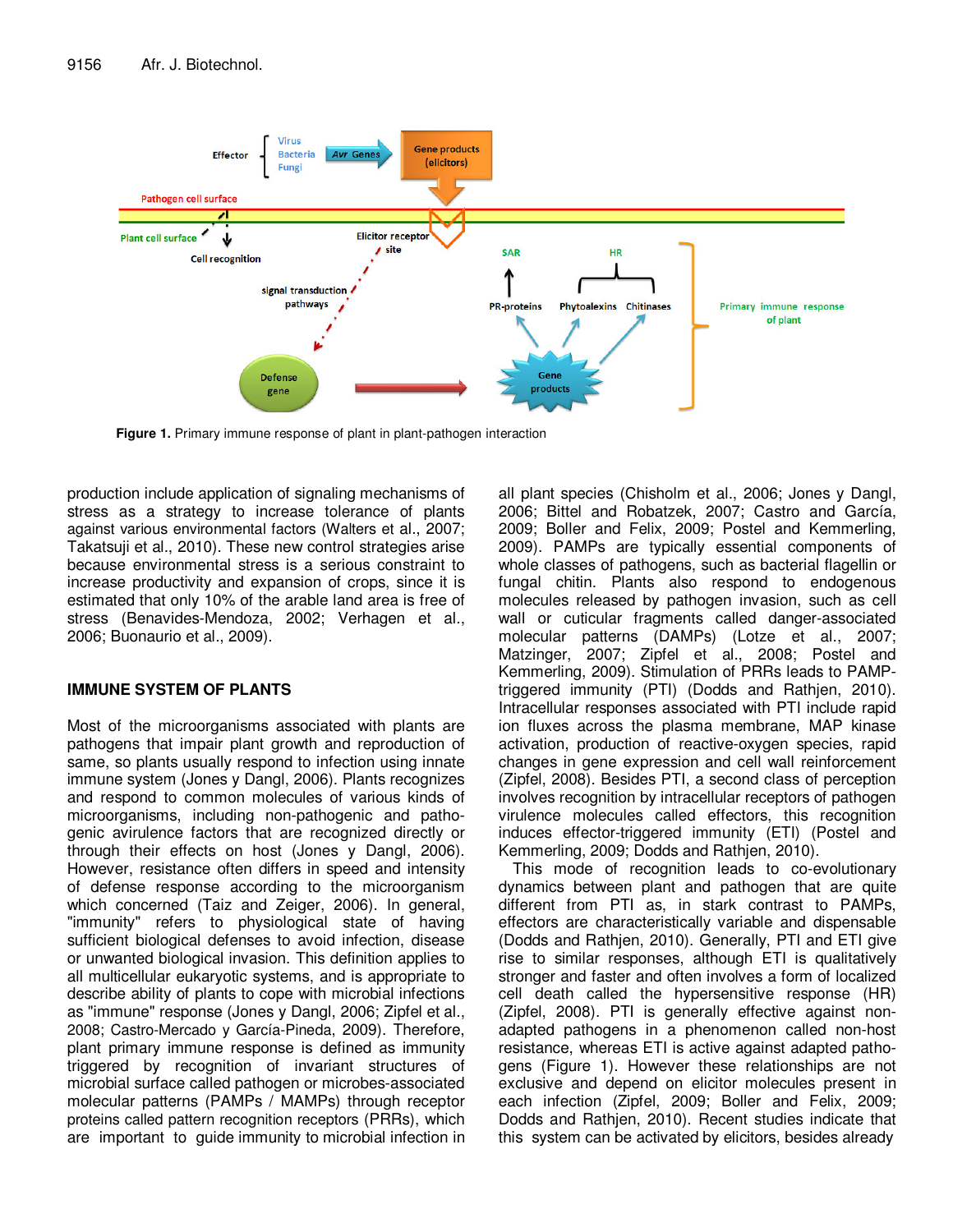known systems of plant defense in which also participate (Postel and Kemmerling, 2009).

## **BIOTIC STRESS IN THE PLANT**

Stress is usually defined as an external factor that exerts an alteration in plant homeostasis initiating a set of biochemical or physiological responses that define a particular state of the organism different to that observed under a range of optimal conditions (Benavides-Mendoza, 2002; Peters et al., 2004; Susuki et al., 2005; Taiz and Zeiger, 2006). Therefore biotic stress is defined as stress that occurs as a result of damage done to plants by other living organisms, such as bacteria, viruses, fungi, parasites, harmful insects and weeds (Peterson and Higley, 2001; Fujita et al., 2006). Stress response is initiated when plants recognize stress at cellular level, activating signal transduction pathways that transmit information within individual cell and throughout plant, leading to changes in expressing of many gene networks (Gorovits and Czosnek, 2007). Biotic stress is a main factor that prevents extend range of crops in certain species as well as increase yields and crop quality, so adaptation and acclimation to environmental stresses result from integrated events occurring at all levels of organization, from anatomical and morphological level to cellular, biochemical, and molecular level (Benavides-Mendoza, 2002; Taiz and Zeiger, 2006).

At cellular level, interactions of plant cells with both symbiotic and pathogenic organism trigger a range of highly dynamic plant cellular response. This include reorganization of cytoskeleton, organelle translocation, vesicle trafficking and alterations in subcellular protein localization. Besides changes in cell cycle and cell division, changes in cell wall architecture, endomembrane system and vacuolization of cells, lead to enhanced stress tolerance of cells (Lipka and Panstruga, 2005). At biochemical level, plants alter metabolism in various ways to accommodate environmental stresses, including producing osmoregulatory compounds such as proline and glycine betaine (Taiz and Zeiger, 2006). The molecular events linking perception of a stress signal with the genomic responses leading to tolerance have been intensively investigated in recent years (Lipka and Panstruga, 2005; Susiki et al., 2005).

## **BIOTIC STRESS TOLERANCE**

The concept of stress is closely associated with stress tolerance; that is, an ability of the plant to cope with some success to unfavorable environment and remain under a particular state of stress without suffering significant changes in their phenotype (Benavides-Mendoza, 2002; Fujita et al., 2006; Mittler, 2006; Taiz and Zeiger, 2006).

Under this context, agricultural research has focused in recent years to study relationship between induction of signaling pathways and response of plant defense to environmental stress. This due to relationship between biotic stress and plant yield affects directly in economic decisions as well as practical development (Roberts et al., 2002; Suzuki et al., 2005; He et al., 2007; Gorovits and Czosnek, 2008). The impact of biotic injury on crop yield impacts population dynamics, plant-stressor coevolution and ecosystem nutrient cycling (Peterson and Higley, 2001).

# **ELICITORS**

Plants treated with elicitors generally develop resistance to host, because application of elicitors on plant surface activates multiple signaling pathways of intracellular defense (Odjacova and Hadjiivanova, 2001; Garcia-Brugger et al., 2006; Bent and Mackey, 2007; Holopainen et al., 2009). Elicitors are very stable molecules that induce an immune defense response in plants, they have low molecular weight and synthesized as such or released from polymeric precursors during infection (Ozeretskovskaya and Vasyukova, 2002; Zhao et al., 2005; Boller and Felix. 2009; Holopainen et al., 2009). In a broad sense, "elicitors", for a plant refer to chemicals from various sources that can trigger physiological and morphological responses and phytoalexin accumulation. Their variability is less than the rest pathogens, which have been "chosen" by plants and animals as "telltale signs" of different groups of pathogens (Somssich and Hahlbrock, 1998; Ozeretskovskaya and Vasyukova, 2002; Zhao et al., 2005; Dodds and Rathjen, 2010). Elicitor needs to be recognized on plant by a receptor (protein), which activates the expression of defense genes. There are two groups of elicitors, the biogenic and abiogenic. On one hand, Biogenic Elicitors are divided into two groups, exogenous and endogenous. The exogenous are isolated from pathogens or culture medium, while endogenous tissue are isolated from same plant (Ozeretskovskaya and Vasyukova, 2002; Zhao et al., 2005; Bent and Mackey, 2007). On the other hand, the abiogenic elicitors are heavy metal ions, inhibitors of certain metabolic stages, UV radiation, some kinds of antibiotics and fungicides (Ozeretskovskaya and Vasyukova, 2002). Compared with biogenic, abiogenic elicitors induce defense reactions of plant when given in relatively high doses. In turn, the biogenic elicitors are active at very low doses. When applied, they cause no symptoms of demand and stress accumulation of toxic compounds that sensitize the plant tissue and improve their resistance to subsequent infections (Ozeretskovskaya et al., 1994; Ozeretskovskaya and Vasyukova, 2002; Bent and Mackey, 2007; Boller and Felix. 2009).

The chemical structure of elicitors is comprised of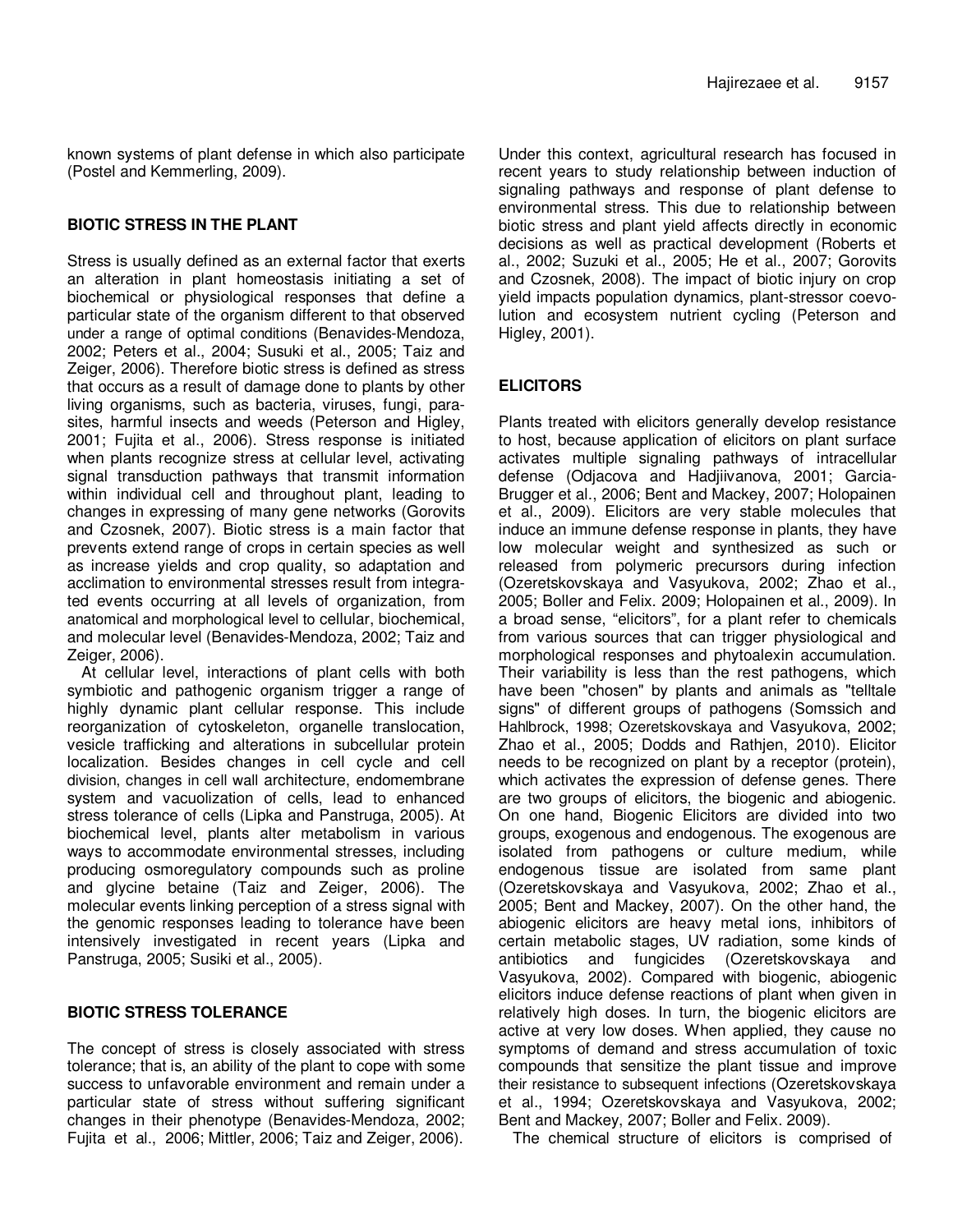glycoproteins, polypeptides, oligosaccharides, polysaccharides, compounds that contain lipids or other compounds (Odjacova and Hadjiivanova, 2001). Some proteins are elicitors, directly produced by pathogenic bacteria or fungi, while the biologically active oligosaccharides are released from pathogen and plant cell wall hydrolases secreted by both organisms. This method of induced resistance by elicitors is characterized primarily by some advantages: A) Ecological security. B) Has a prolonged systemic effect. C) Participation of multiple defense systems in induced resistance. D) Induction of nonspecific resistance to various pathogens (Ozeretskovskaya and Vasyukova, 2002; Zhao et al., 2005; Dodds and Rathjen, 2010). Therefore, it is important to learn how plants perceive the presence of pathogens and initiate defense.

## **SIGNALING EVENTS PRODUCED BY BIOTIC STRESS AND ELICITORS**

As described above, both environment and elicitors guide to a series of intracellular events with purpose of triggering and enhance the plant primary immune response and in both cases, molecular recognition is needed to start signaling pathway. Early cellular events associated with both PTI and ETI, such as protein phosphorylation or activation of plasma membrane proteins, mobilize or generate directly or indirectly diverse signaling molecules such as rapid influx of calcium ions from external stores, nitric oxide (NO), burst of active oxygen species (AOS) (Garcia-Brugger, et al., 2006; Castro and Garcia, 2009; Postel and Kemmerling, 2009; Dodds and Rathjen, 2010). All these responses are known essentially as correlative phenomena because it regulates many processes, interconnecting branch pathways that amplify and specify physiological response through transcriptional and metabolic changes (Dodds and Rathjen, 2010). Particularly, the early activation of genes involved in phytohormone biosynthesis modifies the hormonal balance, leading to appropriate transcriptomic changes (Garcia-Brugger, et al., 2006). In addition, mitogenactivated protein kinase (MAPK) pathways are ubiquitous signal transduction components that transfer signals from extracellular receptors to cellular responses in eukaryotes, and serve as highly conserved central regulators of growth, death, differentiation, proliferation and stress responses (Nakagami et al., 2005; Fiil et al., 2009; Dodds and Rathjen, 2010). A MAPK cascade typically consists of a modular complex consisting of a MAPK kinase kinase (MAPKKK), which phosphorylates a MAPK kinase (MAPKK), which phosphorylates a MAPK (Nakagami et al., 2005; Saucedo and Gavilanes, 2005; Garcia-Brugger et al., 2006; Vlot et al., 2009; Dodds and Rathjen, 2010). These pathways regulate activity of various substrates, such as transcription factors and protein kinases. Importantly, MAPK cascades have been implicated in

both PTI and ETI and gene expression signatures in the latter are largely similar, suggesting that responses are same overall but vary in magnitude (Tao et al., 2003; Pitzschke et al., 2009).

The salicylic acid (SA) and jasmonic acid (JA), ethylene (ET) hormone pathways are important regulators of defense-gene expression (Bari and Jones, 2009). This pathways act antagonistically, SA is involved in resistance to biotrophic pathogens and JA–ET are involved in responses to necrotrophic pathogens and chewing insects. However, although there are substantial differences in gene expression outputs of these pathways, and several genes act as specific markers for the activation of either SA or JA–ET pathways, there is also considerable overlap between them (Vlot et al., 2009; Dodds and Rathjen, 2010). Arabidopsis thaliana, Nicotiana tabacum and Medicago sativum are examples in which plant MAPK pathways components have been suggested to function in different combinations in various biological contexts (Nakagami et al., 2005). Depending on stimulus, a given plant MAPKK can interact and activate several different MAPKs (Cardinale et al., 2002). Zhang and Yang (2001) showed that ectopic expression of SIPK was sufficient to yield active MAPK and induce HR, whereas ectopic WIPK expression yielded neither activated kinase nor HR. On the other hand, Tsuda et al. (2009) showed that salicylic acid and JA–ET pathways act synergistically in PTI to amplify response and even in absence of SA signalling, JA–ET response contributes to maintaining a substantial level of pathogen resistance. Therefore, these compensatory interactions may simply result from higher signal flux in ETI, and probably make this response more robust against pathogen interference (Dodds and Rathjen, 2010). So far, it is known that group A MAPKs of different plant species has been implicated in response to different elicitors (Ortiz-Masia, 2007). In Arabidopsis thaliana there were identified all members of MAP kinase pathway that is activated after receptor FLS2 recognizes elicitor flageline22 (flg22) (Asai et al., 2002).

Treatment of *Arabidopsis thaliana* protoplasts with flg22 resulted in activation of a MAP kinase cascade composed of AtMEKK1, AtMKK4 / 5 and AtMPK3 / 6 resulting in activation of transcription factors WRKY (Asai et al., 2002). On the same system it was found that components MPK4, MPK6 of MAPK cascade are activated by stress to cold, salinity, drought, wounding and touch (Ichimura et al., 2000), and MPK3 can also be activated by osmotic stress (Droillard et al., 2002). On the other hand, ROS and AOS are also versatile signaling molecules that mediate gene responses to developmental cues as well as abiotic and biotic environmental stresses (Apel and Hirt 2004; Laloi et al., 2004). Also lead signal transduction pathways induced by pathogens or elicitors and AOS participated in MAPK activation, generation of  $Ca^{2+}$  variations and modifications of the cellular redox state; these last two events usually were monitored after  $H_2O_2$  accumulation (Rentel and Knight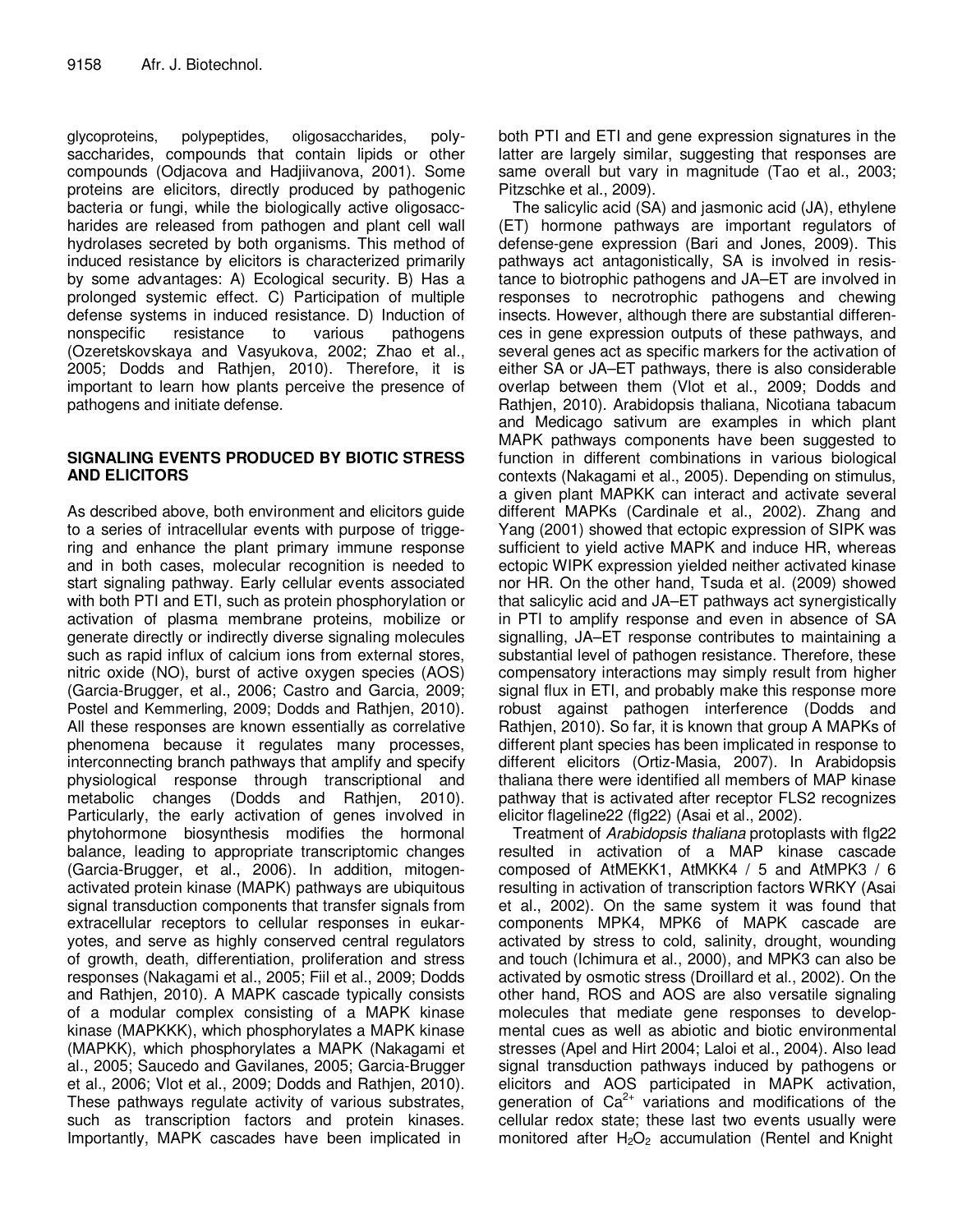**Table 1.** Relationship between the mechanisms of induced resistance.

|                     | Systemic acquired resistance (SAR)                                                                                                                                                                                                                                        | Systemic induced resistance (ISR)                                                                                                                                                                              |  |  |  |
|---------------------|---------------------------------------------------------------------------------------------------------------------------------------------------------------------------------------------------------------------------------------------------------------------------|----------------------------------------------------------------------------------------------------------------------------------------------------------------------------------------------------------------|--|--|--|
| Differences         | Induced by pathogens and / or chemical<br>Accumulation of SA and PR.                                                                                                                                                                                                      | Induced mainly by non-pathogenic biological agents. Do<br>not cause accumulation of SA and PR.<br>Use Regulated Pathways JA, ET.<br>rhizobacteria<br>by plant growth promoting<br><b>Powered</b><br>$(PGPR)$ . |  |  |  |
| <b>Similarities</b> | Ability to repel cell subsequent attacks. Induction of nonspecific resistance. Systemic and prolonged effect.<br>Activation externally. The strength and stability of the RI for several weeks may be influenced by factors<br>such as climatic conditions and nutrition. |                                                                                                                                                                                                                |  |  |  |

**Table 2.** Example of elicitors used in induced resistance for control of plants diseases

| <b>Disease</b>        | <b>Causal agent</b>                                 | Crop                                                     | <b>Inducer</b>            | Reference                                          |
|-----------------------|-----------------------------------------------------|----------------------------------------------------------|---------------------------|----------------------------------------------------|
| Fusarium wilt         | Fusarium oxysporum f. sp. melonis                   | Melon                                                    | Methyl jasmonate          | Buzi et al., 2004                                  |
| Powdery mildew        | Blumeria graminis f. sp. hordei<br>Erysiphe necator | <b>Barley</b><br>Grape                                   | ASM, Chitosan<br>Chitosan | Faoro et al., 2008<br>Iriti et al., 2008; Vitalini |
| <b>Blister blight</b> | lExobasidium vexans                                 | Теа                                                      | ASM, SA                   | let al., 2009<br>Ajay and Baby, 2010               |
| Pill bugs root-attack | Armadillium vulgare                                 | Lettuce                                                  | SA, JA                    | Tierranegra-Garcia et<br>al., 2010 (submitted)     |
| Fusarium head blight  | Fusarium graminearum                                | Wheat, barley, also<br>colonize Arabidopsis<br>thaliana. | SA, JA                    | Makandar et al., 2010                              |

2004).

## **PLANT DEFENSE MECHANISMS: ISR AND SAR**

Generally, plant defense mechanisms are based on prevention, tolerance or resistance (Thakur, 2007). These mechanisms are activated in different ways, depending on the type of pathogens attacking the plant (or biotrophes appearing necrotrophic) (Jalali et al., 2002). Such mechanisms may be constitutive or induced. The first provides protection of initial invasion of a pathogenic agent by physical barriers or preformed biochemical. Whereas induced resistance is only activated as a response to pathogen attack (Cruz-Borruel, et al., 2006). Activation of an effective defense by plant is based on speed with which it can recognize the pathogen (Fornoni et al., 2004). This is achieved through the activation signals induced by non-specific elicitors and specific compounds that are first recognized by the plant to activate signaling cascade and therefore defense response (Ebel and Cosio, 1994).

Timing of these defense responses is critical and can be the difference between being able to cope or to succumb to the challenge of a pathogen or parasite. Systemic acquired resistance (SAR) and induced systemic resistance (ISR) are two forms of induced resistance

(Table 1). Both SAR and ISR are preconditioned by prior infection or treatment that results in resistance (or tolerance) against subsequent challenge by a pathogen or parasite (Vallad 2004). This phenomenon has been intensively investigated regarding to underlying signaling pathways as well as to its potential use in plant protection. Elicited by local infection, plants respond with a salicylic-dependent signaling cascade that leads to systemic expression of a broad spectrum and long-lasting disease resistance that is efficient against fungi, bacteria and viruses (Heil and Bostock, 2002).

Changes in cell wall composition, de novo production of pathogenesis –related-proteins such as chitinases and glucanases, and synthesis of phytoalexins are associated with resistance, although further defensive compounds are likely to exist but remain to be identified (Heil and Bostock, 2002; Yoder and Scholes, 2010). The protective effects of induced resistance (IR) have been evaluated in both monocotyledonous and dicotyledonous plants. Some examples of IR application for control of plant diseases are given in Table 2, with the most used inducers being AS, chitosan and methyl jasmonate and acibenzolar-Smethyl (ASM), a photostable functional analogue of salicylic acid (SA) that is associated with accumulation of SA and pathogenesis related (PR) proteins, and is dependent from the regulatory protein NPR1 (nonexpressor of PR-genes 1) (Durrant and Dong, 2004).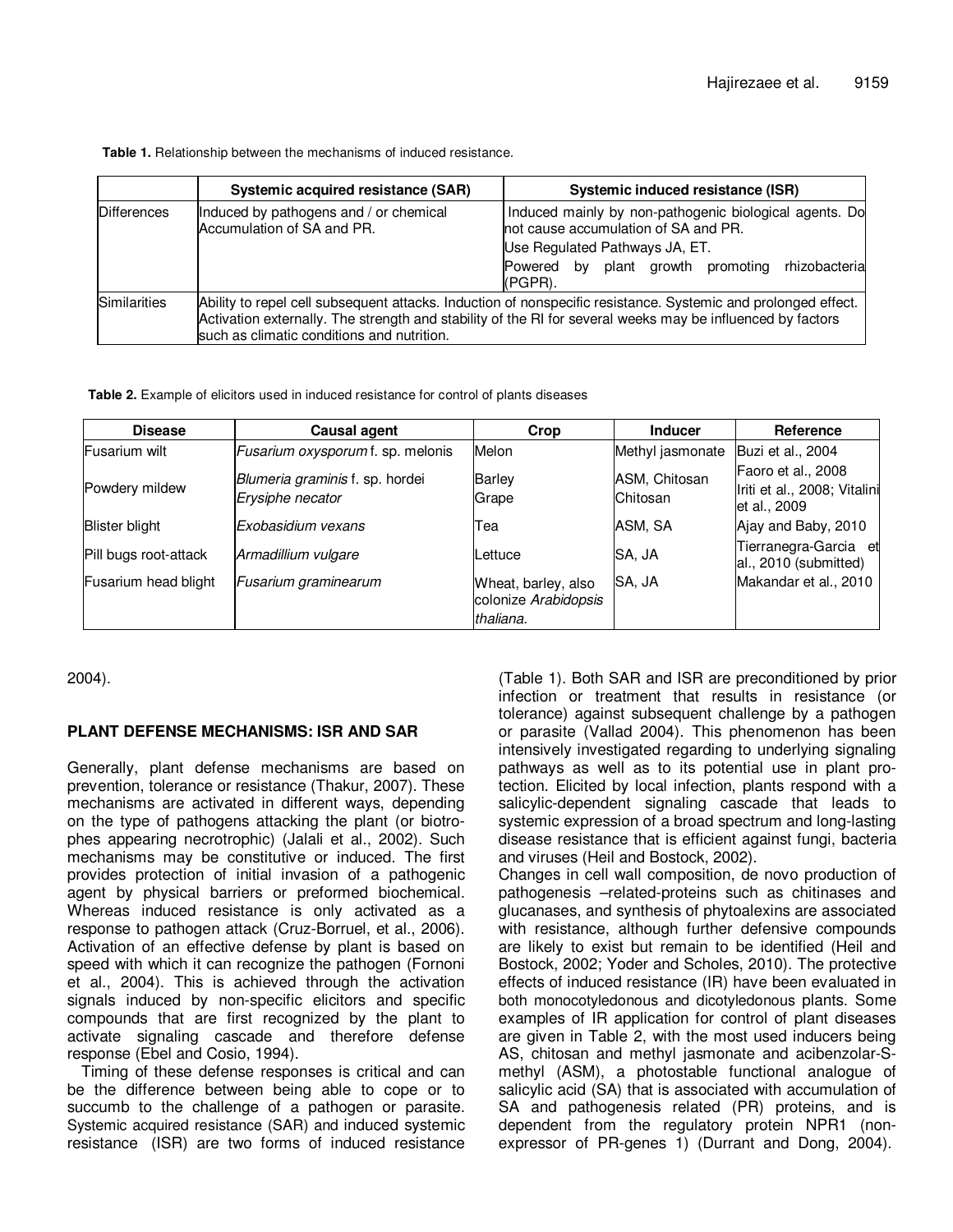

**Figure 2.** Proposed scheme in activation-induced resistance by elicitors in the *Capsicum* spp system.

## **CONCLUSION**

Plant diseases caused by biotic stress are primarily responsible for considerable losses in the current performance of agricultural production, and control is mainly based on application of agrochemicals and resistance breeding (Verhagen et al., 2006). Control strategies are directed against a single or a small group of plant pathogens, so induced disease resistance is an attractive alternative of plant protection, as it is based on the activation of resistance mechanisms in plant and is effective against a broad spectrum of plant pathogens (Kuc, 2001; Van der Ent et al., 2008; Ajay and Baby, 2010). As mentioned earlier, induced response is mainly activated by elicitors (biotic or abiotic) which guide to multiple plant signaling pathways (Van der Ent et al., 2008; Pieterse et al., 2009; Buonaurio et al., 2009). Pathways such as JA, ethylene and SA regulate defense response against elicitor or various stresses, modulating for instance, biosynthesis of defensive compounds which should be a combined result from multiple signaling actions (Zhao et al., 2005). Induced response is still a relatively new concept and an underestimated resource in plant-disease management. Despite a large number of biotic and abiotic elicitors are now known for IR to pathogen infections in plants, including oomycetes and fungi, only some of these are used for crop protection in practice (Schreiber and Desveaux, 2008). Accordingly the efficacy of IR in field is variable, as it can be influenced by environment, genotype, crop nutrition and extent to which plants have already been induced (Walters and Fountaine, 2009). Plant adaptation to environmental stresses is controlled by cascades of molecular networks. These activate stressresponsive mechanisms to re-establish homeostasis and to protect and repair damaged proteins (Wang et al., 2005). Also, even as it is known in Arabidopsis the site of action of flg22 and inductive response genes that are activated upon recognition of the elicitor to generate IR (Asai et al., 2002). However, it is necessary to understand where and how elicitors act in cellular defense mechanism of crops, as well as which genes are activated in response to SA, peroxide or other elicitors. For example, in studies with Capsicum spp, it has been suggested part of the cellular defense mechanism to enhance the IR involved, but it is necessary more detail in what are the defense genes activated by elicitors and thus generate immunity of the plant (Anaya-Lopez et al., 2005; Barrera-Pacheco et al., 2008; Gasca-Gonzalez et al., 2008) (Figure 2). Therefore, to evaluate efficiency of elicitors in inducing resistance to different biotic and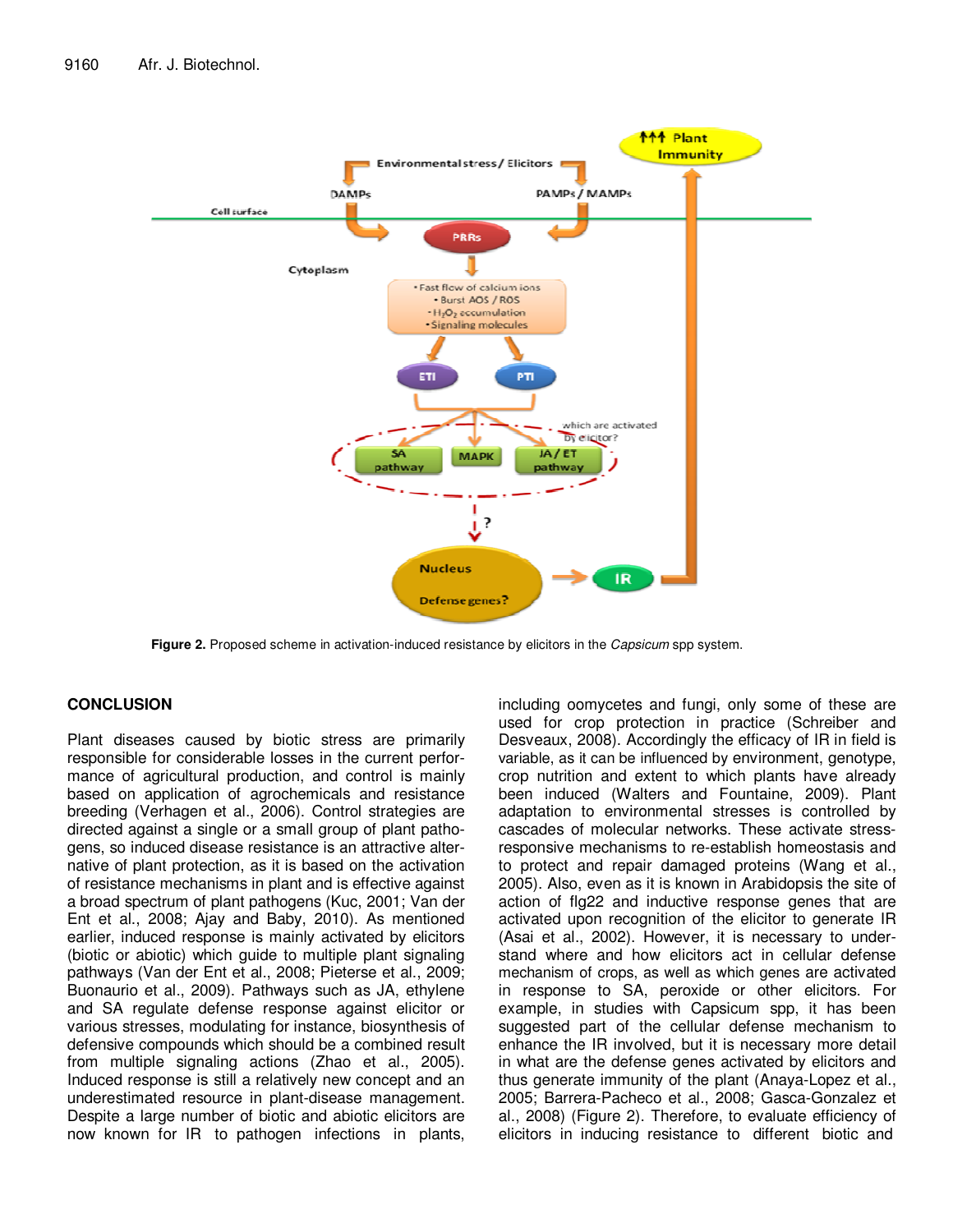abiotic stress of Capsicum spp in natural environment conditions, it could be elucidated possible answers to the above issues and propose improved sustainable control strategies, as well as reducing agrochemicals in crops of commercial interest, in order to obtain better yields and especially a more economical way for farmers and environmentally friendly agriculture.

### **ACKNOWLEDGEMENTS**

The authors express their thanks to FOMIX-Qro, CONACyT and PROMEP, for their partial support to this work.

#### **REFERENCES**

- Agrios G (2005). Plant pathology .5th Ed. Elsevier Academic Press. ISBN 0-12-044565-4. 30 Corporate Drive, Suite 400, Burlington, MA 01803, USA525 B Street, Suite 1900, San Diego, California 92101- 4495, USA 84 Theobald's Road, London WC1X 8RR, UK.
- Ajay D, Baby UI (2010). Induction of systemic resistance to Exobasidium vexans in tea through SAR elicitors. Phytoparasitica, 38: 53-60.
- Anaya-López JL, Pérez-Mora E, Torres-Pacheco I, Muñoz-Sánchez CI, Guevara-Olvera L, González-Chavira MM, Ochoa-Alejo N, Rivera-Bustamante RF, Guevara-González RG (2005). Inducible gene expresión by Pepper huasteco virus in Capsicum chinense plants with resistance to geminivirus infections. Can. J. Plant. Pathol. 27: 276-282.
- Apel K, Hirt H (2004). Reactive oxygen species: metabolism, oxidative stress, and signal transduction. Annu. Rev. Plant. Biol. 55: 373-399.
- Asai T, Tena G, Plotnikova J, Willmann M R, Chiu WL, Gomez-Gomez L, Boller T, Ausubel FM, Sheen J (2002). MAP kinase signaling cascade in Arabidopsis innate immunity. Nature, 415: 977-983.
- Bari R, Jones JD (2009). Role of plant hormones in plant defence responses. Plant. Mo.l Biol. 69(4): 473-88.
- Barrera-Pacheco A, Joaquín-Ramos AJ, Torres-Pacheco I, González-Chavira MM, Pérez-Pérez MC, Guevara-Olvera L, Guevara-González RG (2008). Análisis de la expresión transcripcional inducida bajo condiciones de estrés biótico y abiótico en Capsicum chinense BG-3821. Agrociencia, 42: 95-106.
- Benavides-Mendoza A, Ramírez, H (2002). Ecofisiología y Bioquímica del estrés en Plantas. Departamento de horticultura Universidad Autónoma Agraria Antonio Narro. ISBN 968-844-042-6. Buenavista, Saltillo, Coah. México 25315.
- Bent AF, Mackey D (2007). Elicitors, effectors, and R genes: the new paradigm and a lifetime supply of questions. Annu. Rev. Phytopathol. 45: 399-436.
- Bittel P, Robatzek S (2007). Microbe-associated molecular patterns (MAMPs) probe plant immunity. Curr Opin. Plant. Biol. 10: 335-341.
- Boller T, Felix G (2009). A Renaissance of Elicitors: Perception of Microbe-Associated Molecular Patterns and Danger Signals by Pattern-Recognition Receptors. Annu. Rev. Plant. Biol. 60: 379-406.
- Buonaurio R, Iriti M, Romanazzi G (2009). Induced Resistance to plant diseases caused by Oomycetes and Fungi. Petria, 19(3): 130-148.
- Buzi A, Chilosi G, Magro P (2004). Induction of resistance in melon seedlings against soil-borne fungal pathogens by gaseous treatments with methyl jasmonate and ethylene. J. Phytopathol. 152: 491-497.
- Cardinale F, Meskiene I, Ouaked F, Hirt H (2002). Convergence and divergence of stressinduced mitogen-activated protein kinase signaling pathways at the level of two distinct mitogen-activated protein kinase kinases. Plant Cell, 14: 703-711.
- Castro-Mercado E, García-Pineda E (2009). La inmunidad innata en las plantas: una batalla molecular entre receptores y estimuladores.

Biológicas U.M.S.N.H, 11: 43-47.

- Chisholm ST, Coaker GD, Day B, Staskawicz BJ (2006). Host-microbe interactions shaping the evolution of the plant immune response. Cell, 124: 803-814.
- Cruz-Borruel M, Hernández-Fundora Y, Rivas-Figueredo E (2006). Mecanismos de resistencia de las plantas al ataque de patógenos y plagas. Temas de Ciencia y Tecnología, 10(29): 44-54.
- Dodds PN, Rathjen JP (2010). Plant immunity: towards an integrated view of plant–pathogen interactions. Nat. Rev. Genet. 11: 539-548.
- Droillard M, Boudsocq M, Barbier-Brygoo H, Lauriere C (2002). Different protein kinase families are activated by osmotic stresses in Arabidopsis thaliana cell suspensions. Involvement of the MAP kinases AtMPK3 and AtMPK6. FEBS Lett. 527(1-3): 43-50.
- Durrant WE, Dong X (2004). Systemic Acquired Resistance. Ann. Rev. Phytopathol. 42: 185-209.
- Ebel J, Cosio EG (1994). Elicitors of plant defense responses. Int. Rev. Cytol. 148: 1-36.
- Faoro F, Maffi D, Cantu D, Iriti M (2008). Chemical-induced resistance against powdery mildew in barley: the effects of chitosan and benzothiadiazole. Biocontrol, 53: 387-401.
- Fiil BK, Petersen K, Petersen M, Mundy J (2009). Gene regulation by MAP kinase cascades. Curr. Opin. Plant. Biol. 12: 615-621.
- Fornoni J, Núñez-Farfán J, Valverde PL, Rausher M (2004). Evolution of mixed strategies of plant defense allocation against natural enemises. Evolution, 58: 1685-1695.
- Fujita M, Fujita Y, Noutoshi Y, Takahashi F, Narusaka Y, Yamaguchi-Shinozaki K, Shinozaki K (2006). Crosstalk between abiotic and biotic stress responses: a current view from the points of convergence in the stress signaling networks. Curr. Opin. Plant Biol. 9(4): 436-42.
- Garcia-Brugger AG, Lamotte O, Vandelle E, Bourque S, Lecourieux D, Poinssot B, Wendehenne D, Pugin A (2006). Early signaling events induced by elicitors of plant defenses. MPMI, 19(7): 711-724.
- Gasca-González MR, Rivera-Herrera Y, Torres-Pacheco I, González-Chavira MM, Guevara-Olvera L, Muñoz-Sánchez CI, Guevara-González RG (2008). Estudio del transcriptoma en Capsicum chínense Jacq. Resistente al Virus Huasteco Vena Amarilla del chile. Agrociencia, 42: 107-117.
- Gorovits R, Czosnek H (2008). Expression of stress gene networks in tomato lines susceptible and resistant to Tomato yellow leaf curl virus in response to abiotic stresses. Plant Physiol. Biochem. 46: 482-492.
- Gorovits R, Czosnek H (2007). Biotic and abiotic stress responses in breeding tomato lines resistant and susceptible to Tomato yellow leaf curl virus. In: The tomato yellow leaf curl virus disease: Management, molecular biology and breeding for resistance. Springer. ISBN: 978- 1-4020-4768-8.
- Hammond-Kosack KE, Parker JE (2003). Deciphering plant–pathogen communication: Fresh perspectives for molecular resistance breeding. Curr. Opin. Biotech. 14: 177-193.
- He P, Shan L, Sheen J (2007). Elicitation and suppression of microbeassociated molecular pattern-triggered immunity in plant–microbe interactions. Cell. Microbiol. 9(6): 1385-1396.
- Heil M, Bostock R (2002). Induced systemic resistance (ISR) against pathogens in the context of induced plant defences. Ann. Bot. 89: 503-512.
- Holopainen JK, Heijari J, Nerg AM, Vuorinen M, Kainulainen P (2009). Potential for the use of exogenous chemical elicitors in disease and insect pest management of conifer seedling production. Open. For. Sci. J. 2: 17-24.
- Ichimura K, Mizoguchi T, Yoshida R, Yuasa T, Shinozaki K (2000). Various abiotic stresses rapidly activate Arabidopsis MAP kinases ATMPK4 and ATMPK6. Plant. J. 24: 655-665.
- Iriti M, Di Tommaso G, D'amico S, Picchi V, Faoro F (2008). Inducible defences elicited by a new chitosan formulation prevent powdery mildew infection in grapevine and melon. J. Plant. Pathol. 90(2): 332.
- Jalali BL, Bhargava S (2002). Gene Expression during host plant and fungal pathogen interactions. Proc Nat. Acad. Sci. India, 72: 235-255.
- Jones DG, Dangl JL (2006) "The plant immune system". Nature, 444: 323-329
- Kuc J (2001). Concepts and direction of induced systemic resistance in plants its application. Eur. J. Plant. Pathol. 107: 7-12.